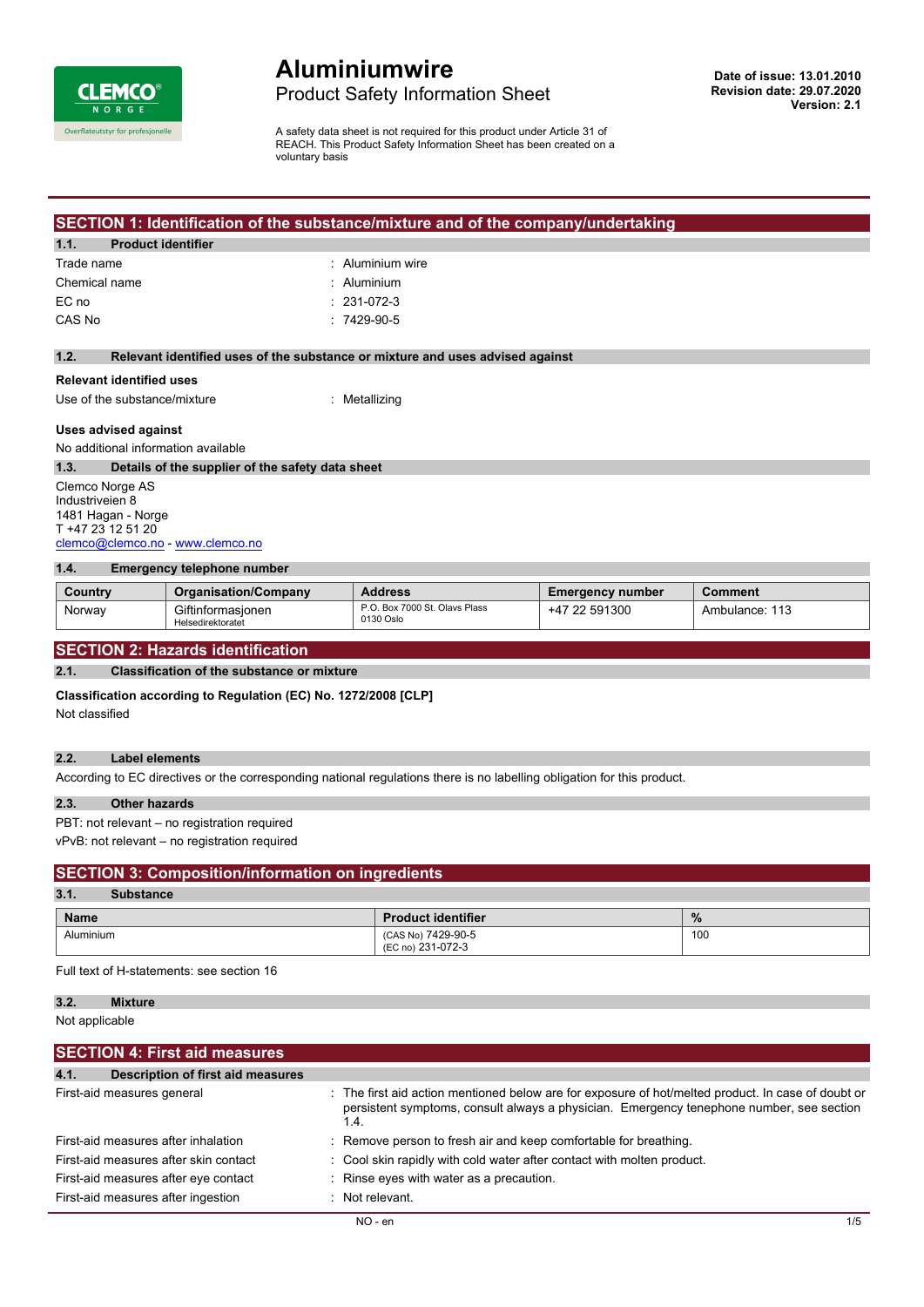# Product Safety Information Sheet

A safety data sheet is not required for this product under Article 31 of REACH. This Product Safety Information Sheet has been created on a voluntary basis

| 4.2.<br>Symptoms/injuries after inhalation<br>Symptoms/injuries after skin contact | Most important symptoms and effects, both acute and delayed  | : Vapours inhalation: May cause metal fever with flu-like symptoms.<br>: Heated product causes burns. |                                                                                                                                                                                           |
|------------------------------------------------------------------------------------|--------------------------------------------------------------|-------------------------------------------------------------------------------------------------------|-------------------------------------------------------------------------------------------------------------------------------------------------------------------------------------------|
| 4.3.<br>Treat symptomatically.                                                     |                                                              | Indication of any immediate medical attention and special treatment needed                            |                                                                                                                                                                                           |
| <b>SECTION 5: Firefighting measures</b>                                            |                                                              |                                                                                                       |                                                                                                                                                                                           |
| 5.1.<br><b>Extinguishing media</b>                                                 |                                                              |                                                                                                       |                                                                                                                                                                                           |
| Suitable extinguishing media                                                       |                                                              | Dry powder. D powder. Sand.                                                                           |                                                                                                                                                                                           |
| Unsuitable extinguishing media                                                     |                                                              | Water. Foam.                                                                                          |                                                                                                                                                                                           |
| 5.2.                                                                               | Special hazards arising from the substance or mixture        |                                                                                                       |                                                                                                                                                                                           |
| Fire hazard                                                                        |                                                              | Non flammable.                                                                                        |                                                                                                                                                                                           |
| <b>Explosion hazard</b>                                                            |                                                              | : In molten state: reacts violently with water (moisture).                                            |                                                                                                                                                                                           |
| 5.3.<br><b>Advice for firefighters</b><br>Protection during firefighting           |                                                              | apparatus. Complete protective clothing.                                                              | Do not attempt to take action without suitable protective equipment. Self-contained breathing                                                                                             |
|                                                                                    | <b>SECTION 6: Accidental release measures</b>                |                                                                                                       |                                                                                                                                                                                           |
| 6.1.                                                                               |                                                              | Personal precautions, protective equipment and emergency procedures                                   |                                                                                                                                                                                           |
| General measures                                                                   |                                                              |                                                                                                       | : Ventilate spillage area. Use personal protective equipment as required. Refer to section 8.                                                                                             |
| 6.2.<br><b>Environmental precautions</b><br>Avoid release to the environment.      |                                                              |                                                                                                       |                                                                                                                                                                                           |
| 6.3.                                                                               | Methods and material for containment and cleaning up         |                                                                                                       |                                                                                                                                                                                           |
| Methods for cleaning up<br>Other information                                       |                                                              | Mechanically recover the product.                                                                     | Dispose of materials or solid residues at an authorized site. Refer to section 13.                                                                                                        |
| 6.4.                                                                               | <b>Reference to other sections</b>                           |                                                                                                       |                                                                                                                                                                                           |
| For further information refer to section 8 and 13.                                 |                                                              |                                                                                                       |                                                                                                                                                                                           |
| <b>SECTION 7: Handling and storage</b>                                             |                                                              |                                                                                                       |                                                                                                                                                                                           |
| 7.1.                                                                               | <b>Precautions for safe handling</b>                         |                                                                                                       |                                                                                                                                                                                           |
|                                                                                    |                                                              |                                                                                                       |                                                                                                                                                                                           |
| Precautions for safe handling                                                      |                                                              |                                                                                                       | Ensure good ventilation of the work station. Avoid contact with hot/molten metal. Avoid<br>breathing fume. Avoid dust production. Wear personal protective equipment. Refer to section 8. |
| Hygiene measures                                                                   |                                                              | product.                                                                                              | Do not eat, drink or smoke when using this product. Always wash hands after handling the                                                                                                  |
| 7.2.                                                                               | Conditions for safe storage, including any incompatibilities |                                                                                                       |                                                                                                                                                                                           |
| Storage conditions                                                                 |                                                              | : No special storage required.                                                                        |                                                                                                                                                                                           |
| Specific end use(s)<br>7.3.                                                        |                                                              |                                                                                                       |                                                                                                                                                                                           |
| No additional information available                                                |                                                              |                                                                                                       |                                                                                                                                                                                           |
|                                                                                    | <b>SECTION 8: Exposure controls/personal protection</b>      |                                                                                                       |                                                                                                                                                                                           |
| <b>Control parameters</b><br>8.1.                                                  |                                                              |                                                                                                       |                                                                                                                                                                                           |
| Aluminiumstråd (7429-90-5)                                                         |                                                              |                                                                                                       |                                                                                                                                                                                           |
| Norway                                                                             | Local name                                                   |                                                                                                       | Aluminiumpulver (pyroteknikk)                                                                                                                                                             |
| Norway                                                                             | Grenseverdier (AN) (mg/m <sup>3</sup> )                      |                                                                                                       | $5 \text{ mg/m}^3$                                                                                                                                                                        |
|                                                                                    |                                                              |                                                                                                       |                                                                                                                                                                                           |
| 8.2.<br><b>Exposure controls</b>                                                   |                                                              |                                                                                                       |                                                                                                                                                                                           |
| Appropriate engineering controls                                                   |                                                              | : Ensure good ventilation of the work station.                                                        |                                                                                                                                                                                           |
| Hand protection:<br>Heat resistant gloves. EN 407. EN 12477                        |                                                              |                                                                                                       |                                                                                                                                                                                           |
| Eye protection:<br>Face shield. EN 175                                             |                                                              |                                                                                                       |                                                                                                                                                                                           |
|                                                                                    |                                                              |                                                                                                       |                                                                                                                                                                                           |
| Skin and body protection:<br>Wear suitable protective clothing                     |                                                              |                                                                                                       |                                                                                                                                                                                           |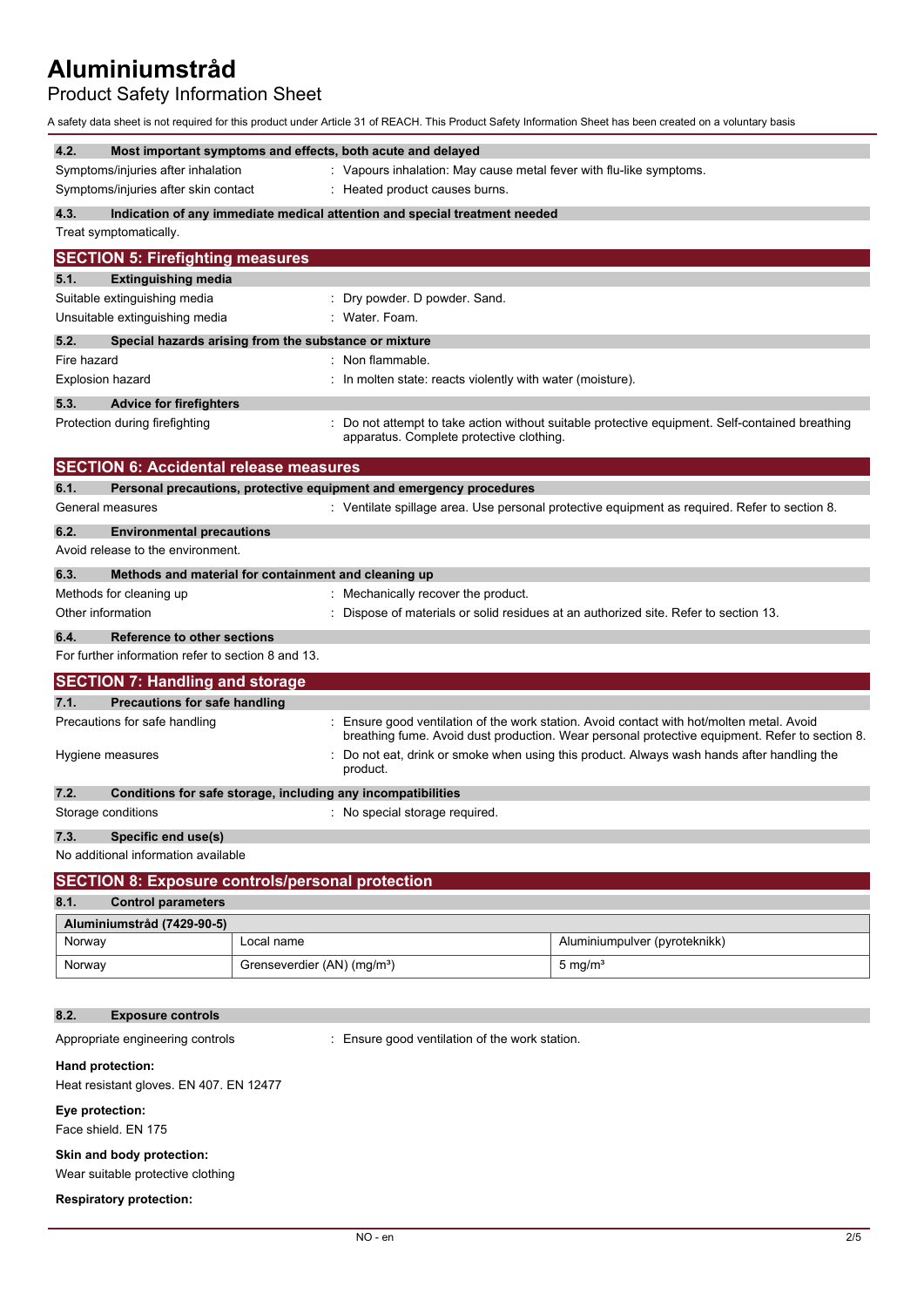## Product Safety Information Sheet

A safety data sheet is not required for this product under Article 31 of REACH. This Product Safety Information Sheet has been created on a voluntary basis

During metallization an approved full face mask with welding glass (DIN 5 or higher) with compressed air supply must be woren to protect against the dust emission and the welding arc

**Environmental exposure controls** : Avoid release to the environment.

### **SECTION 9: Physical and chemical properties**

| 9.1.                    | Information on basic physical and chemical properties |                                |
|-------------------------|-------------------------------------------------------|--------------------------------|
| Physical state          |                                                       | Solid                          |
| Colour                  |                                                       | Silver.                        |
| Odour                   |                                                       | odourless.                     |
| Odour threshold         |                                                       | Not applicable                 |
| рH                      |                                                       | Not applicable                 |
|                         | Relative evaporation rate (butyl acetate=1)           | Not applicable                 |
| Melting point           |                                                       | > 543 °C                       |
| Freezing point          |                                                       | Not applicable                 |
| Boiling point           |                                                       | Not applicable                 |
| Flash point             |                                                       | Not applicable                 |
|                         | Auto-ignition temperature                             | Not applicable                 |
|                         | Decomposition temperature                             | Not applicable                 |
|                         | Flammability (solid, gas)                             | Non flammable                  |
| Vapour pressure         |                                                       | Not applicable                 |
|                         | Relative vapour density at 20 °C                      | Not applicable                 |
| Relative density        |                                                       | Not applicable                 |
| Density                 |                                                       | $\approx$ 2.5 g/m <sup>3</sup> |
| Solubility              |                                                       | Insoluble in water.            |
| Log Pow                 |                                                       | No data available              |
|                         | Viscosity, kinematic                                  | Not applicable                 |
|                         | Viscosity, dynamic                                    | Not applicable                 |
|                         | <b>Explosive properties</b>                           | Not explosive.                 |
|                         | Oxidising properties                                  | Non flammable.                 |
| <b>Explosive limits</b> |                                                       | Not applicable                 |

#### **9.2. Other information**

No additional information available

| <b>SECTION 10: Stability and reactivity</b> |  |
|---------------------------------------------|--|
|---------------------------------------------|--|

#### **10.1. Reactivity**

The product is non-reactive under normal conditions of use, storage and transport.

#### **10.2. Chemical stability**

Stable under normal conditions.

#### **10.3. Possibility of hazardous reactions**

No dangerous reactions known under normal conditions of use. In molten state: reacts violently with water (moisture).

#### **10.4. Conditions to avoid**

None under recommended storage and handling conditions (see section 7).

#### **10.5. Incompatible materials**

No additional information available

#### **10.6. Hazardous decomposition products**

Under normal conditions of storage and use, hazardous decomposition products should not be produced.

| <b>SECTION 11: Toxicological information</b>  |                                                                                                                                                  |
|-----------------------------------------------|--------------------------------------------------------------------------------------------------------------------------------------------------|
| Information on toxicological effects<br>11.1. |                                                                                                                                                  |
| Acute toxicity                                | Not classified. Based on available data, the classification criteria are not met                                                                 |
| Skin corrosion/irritation                     | : Not classified. Based on available data, the classification criteria are not met<br>pH: Not applicable                                         |
| Serious eye damage/irritation                 | : Not classified. Based on available data, the classification criteria are not met. Dust may irritate<br>eyes mechanically<br>pH: Not applicable |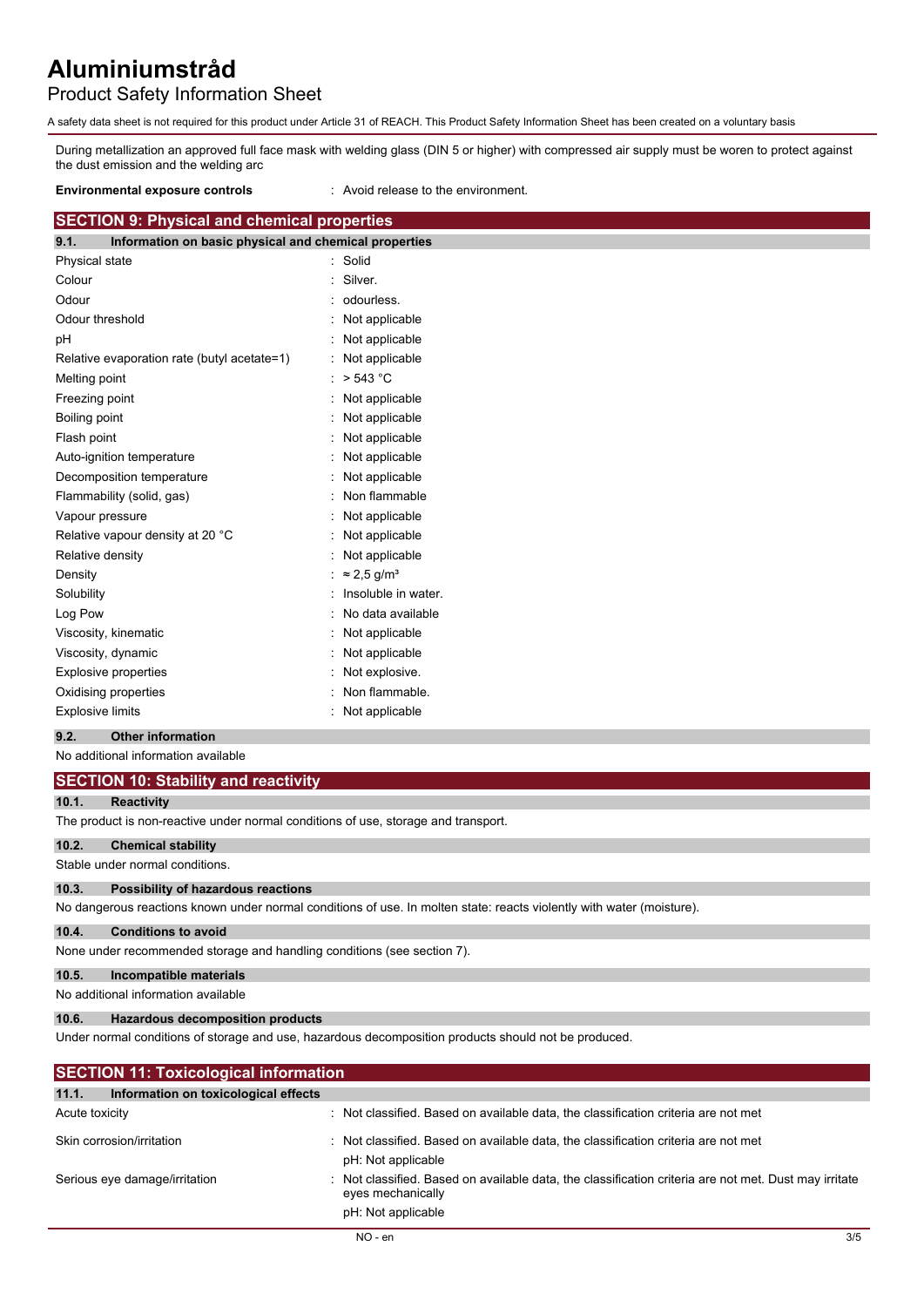# Product Safety Information Sheet

A safety data sheet is not required for this product under Article 31 of REACH. This Product Safety Information Sheet has been created on a voluntary basis

| Respiratory or skin sensitisation                     | : Not classified (Based on available data, the classification criteria are not met)                                                                                  |  |
|-------------------------------------------------------|----------------------------------------------------------------------------------------------------------------------------------------------------------------------|--|
| Germ cell mutagenicity                                | : Not classified (Based on available data, the classification criteria are not met)                                                                                  |  |
| Carcinogenicity                                       | : Not classified (Based on available data, the classification criteria are not met)                                                                                  |  |
| Reproductive toxicity                                 | $\therefore$ Not classified (Based on available data, the classification criteria are not met)                                                                       |  |
| Specific target organ toxicity (single exposure)      | : Not classified. Based on available data, the classification criteria are not met. In case of<br>inhalation of fumes : May cause metal fever with flu-like symptoms |  |
| Specific target organ toxicity (repeated<br>exposure) | : Not classified (Based on available data, the classification criteria are not met)                                                                                  |  |
| Aspiration hazard                                     | : Not classified (Based on available data, the classification criteria are not met)                                                                                  |  |
| Other information                                     | : Likely routes of exposure: inhalation, skin and eye.                                                                                                               |  |

|       | <b>SECTION 12: Ecological information</b> |                                                                                           |
|-------|-------------------------------------------|-------------------------------------------------------------------------------------------|
| 12.1. | <b>Toxicity</b>                           |                                                                                           |
|       | Ecology - general                         | : Does not contain any ingredients currently classified as Dangerous for the Environment. |
| 12.2. | Persistence and degradability             |                                                                                           |
|       | Aluminiumstråd (7429-90-5)                |                                                                                           |

| F1                                                 |                                               |
|----------------------------------------------------|-----------------------------------------------|
| Persistence and degradability                      | Not relevant. Inorganic substance.            |
|                                                    |                                               |
| 12.3.<br><b>Bioaccumulative potential</b>          |                                               |
| Aluminiumstråd (7429-90-5)                         |                                               |
| Bioaccumulative potential                          | Low bioaccumulation potential.                |
|                                                    |                                               |
| 12.4.<br><b>Mobility in soil</b>                   |                                               |
| Aluminiumstråd (7429-90-5)                         |                                               |
| Ecology - soil                                     | Insoluble in water. Substance sinks in water. |
|                                                    |                                               |
| 12.5.<br><b>Results of PBT and vPvB assessment</b> |                                               |
| Aluminiumstråd (7429-90-5)                         |                                               |
| PBT: not relevant - no registration required       |                                               |
| vPvB: not relevant - no registration required      |                                               |
|                                                    |                                               |
| Other adverse effects<br>12.6.                     |                                               |
| Additional information                             | : Avoid release to the environment            |
|                                                    |                                               |

| <b>SECTION 13: Disposal considerations</b> |                                                                                          |
|--------------------------------------------|------------------------------------------------------------------------------------------|
| 13.1.<br>Waste treatment methods           |                                                                                          |
| Waste treatment methods                    | : Non hazardous waste. Remove to an authorized waste treatment plant.                    |
| European List of Waste (LoW) code          | : 06 04 99 - wastes not otherwise specified<br>11 01 99 - wastes not otherwise specified |

#### **SECTION 14: Transport information** In accordance with ADR / RID / IMDG / IATA / ADN

| In accordance with ADR / RID / IMDG / IATA / ADN |               |                                        |               |               |  |
|--------------------------------------------------|---------------|----------------------------------------|---------------|---------------|--|
| <b>ADR</b>                                       | <b>IMDG</b>   | <b>IATA</b>                            | <b>ADN</b>    | <b>RID</b>    |  |
| 14.1.<br><b>UN number</b>                        |               |                                        |               |               |  |
| Not regulated                                    | Not regulated | Not regulated                          | Not regulated | Not regulated |  |
| 14.2.<br>UN proper shipping name                 |               |                                        |               |               |  |
| Not regulated                                    | Not regulated | Not regulated                          | Not regulated | Not regulated |  |
| Not regulated                                    | Not regulated | Not regulated                          | Not regulated | Not regulated |  |
|                                                  |               |                                        |               |               |  |
| <b>Transport hazard class(es)</b><br>14.3.       |               |                                        |               |               |  |
| Not regulated                                    | Not regulated | Not regulated                          | Not regulated | Not regulated |  |
| Not regulated                                    | Not regulated | Not regulated                          | Not regulated | Not regulated |  |
| <b>Packing group</b><br>14.4.                    |               |                                        |               |               |  |
| Not regulated                                    | Not regulated | Not regulated                          | Not regulated | Not regulated |  |
| <b>Environmental hazards</b><br>14.5.            |               |                                        |               |               |  |
| Not regulated                                    | Not regulated | Not regulated                          | Not regulated | Not regulated |  |
|                                                  |               | No supplementary information available |               |               |  |